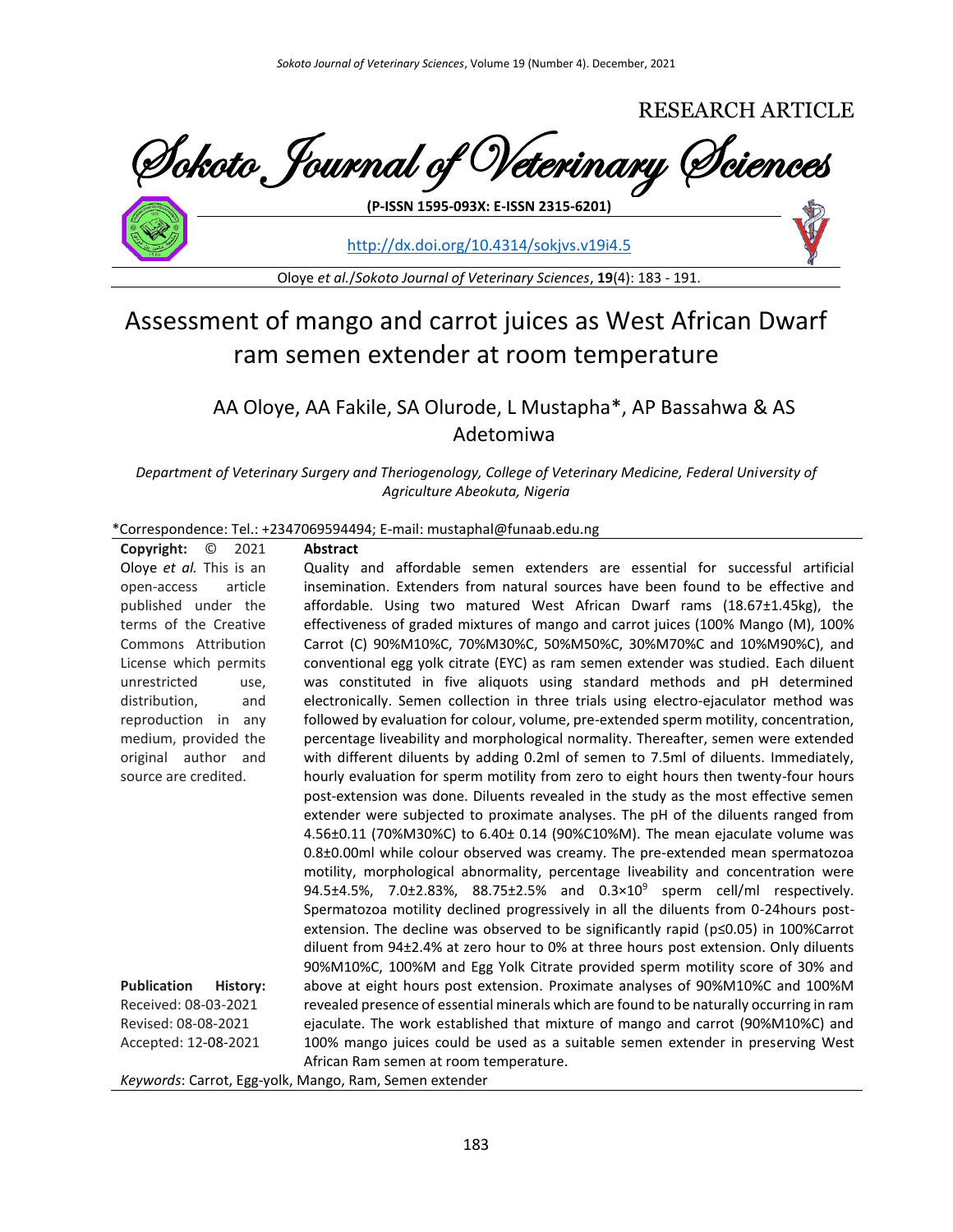#### **Introduction**

Sheep plays important economic and cultural roles in the livelihood of both rural and urban dwellers of Nigeria and other West African states (Dossa *et al.*, 2015). With small body size, high productive capacity and rapid growth rates, sheep are ideally suited for production by resource poor small holders. Semen quality is one of the most valuable indicators of male reproductive health (Alesia, 2013; Oloye *et al.*, 2019) and the physical characteristics of the seminal fluid can affect its fertility (Ogbuewu, 2008). Rams reach puberty at 5-7 months of age at 50-60% of their mature body weight. The average volume of ram semen is 1.0ml (0.5-2.0ml) and it is non-fractionated. Average sperm concentration (×10<sup>6</sup>/ml) is 2000 (1250-3000). The average motility (%) is 90 and average normal spermatozoa (%) is 85 (Noakes & Parkison, 2001). The pH of ram semen containing normal numbers of spermatozoa is 6.9 or less (Loubser & Van Niekerk, 1983). Artificial Insemination is one of the important management tools for optimizing the production performance and maximizing the use of high value rams even by small farmers who don't have breeding rams (Kumar & Naqvi, 2010). However, to gain these advantages in West African Dwarf ram production, the ram semen will require proper processing including collection, extension and storage (Oloye *et al.*, 2019). Semen extension is made possible through the use of semen extenders which are liquid diluents that are added to semen to preserve its fertilizing ability. It acts as a buffer to protect the sperm from their own toxic byproducts and it protects the sperm cells from cold and osmotic shocks during chilling and freezing process. It guarantees increase in the rate of genetic improvement, reduce cost of maintaining male animals and allow several female animals to be bred at the same time through the use of estrus synchronization (Smith, 2003).

These extenders must therefore possess the ability to shield the spermatozoa against cold shock, microbial attack, provide energy and buffer (Oloye *et al.*, 2008). They must be easily accessible and affordable especially for the peasant sheep breeders, a condition well satisfied by natural semen extenders. The different types of these natural extenders are egg yolk medium, pawpaw juice medium, coconut milk medium and tomato juice medium (Oloye *et al.*, 2019). Kusum *et al.* (2018) reported that egg yolk comprises of 51.1% water, 16% protein, 30.6% fat, 1.7% mineral following chemical analysis of an egg. As semen extenders, the egg-yolk citrate has been known to minimize the adverse effect of low temperatures and provide protection to the sperm during cooling (Katila *et al.*, 1997). Mango (*Mangifera indica*) is a member of the Anacardiaceae family which comprises of more than 70 genera. (Mukherjee & Litz, 2009). Mango is a tropical fruit grown in about 85 countries in the tropics and developing countries (such as Nigeria). It is rich in antioxidants, vitamins, minerals and phytonutrients (Zafar & Sidhu, 2017) all of which are important for fertility because of their role in hormonal and acid- alkaline balance which are necessary for gamete health. Carrot (*Daucus sativus*) is a root vegetable, usually orange in colour, although purple, black, yellow, red and white cultivars exist (Singh *et al.*, 2018) and is largely cultivated in the Northern part of Nigeria such as Zaria, Kano, Sokoto and Jos. It is a good source of carotenoids, flavonoids, polyacetylenes, vitamins, and minerals, all of which possess numerous nutritional and health benefits (da Silva Dias, 2014). Nouri *et al.* (2009) reported that carrot seed extract induces spermatogenesis following gentamicin toxicity probably mainly through the elevation of testosterone levels. Ewuola & Odefemi (2019) also reported increase sperm reserve and increase daily sperm production following the administration of carrot fruit extract to rabbit buck. Carrot and mango juices are readily available in our climate and are quite cheap, especially when in season. They contain essential minerals that may boost spermatozoa health by aiding motility and improving viability and could be an appropriate alternative to conventional egg yolk citrate which has the disadvantage of causing clumping or agglutination of spermatozoa when used as semen extender. This work, therefore, examined the suitability of graded mixture of mango juice and carrot juice and compare with egg yolk citrate at room temperature (24℃).

#### **Materials and Methods**

Two matured West African Dwarf rams (18.67±1.45kg) were use for the study. They were acclimatized and given prophylactic treatment.

*Semen collection and Pre- extended semen evaluation* Fresh semen was collected through the electroejaculator method once per week for three weeks and pooled. Sperm concentration, Sperm motility, sperm morphology and the life dead ratio of the sperm in the semen collected were evaluated immediately using method described by Zemjanis (1977).

To evaluate motility of sperms cells, a drop of semen was placed on a pre-warmed glass slide and viewed under ×40 objective lens using a light microscope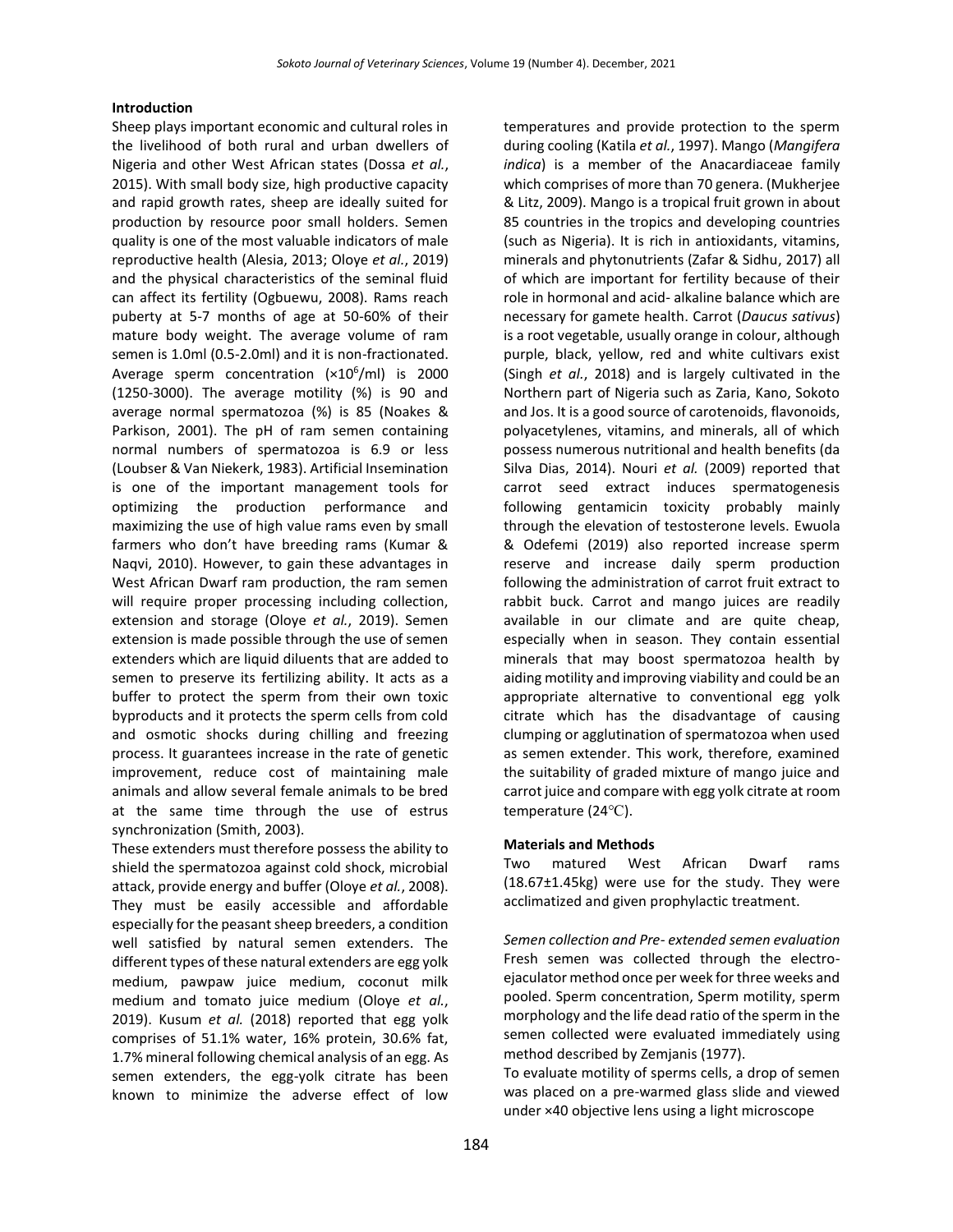(Zemjanis, 1977). The motility was then scored according to the scale presented in Table 1 credited to Singh (2005).

To evaluate sperm morphology, 5-6 drops of Eosinnigrosin was placed on a clean glass slide; a drop of semen was added into the stain and stirred with a glass rod. After one minute, then a smear was made on a clean glass slide. The smear was examined after air drying. Individual spermatozoa were examined at ×1000 magnification under oil immersion under the microscope. Deviations from the normal contours of the head, attachment of midpiece and tail was observed. At least 400 spermatozoa were observed in different fields and the defects categorized into head, mid-piece and tail defects (Singh, 2005)

The concentration of the spermatozoa was estimated by diluting 25 μl semen into 5.0ml distilled water then pipetting 15μl of the solution into each chamber of a Neuberhaemocytometer (Karagiannidis *et al.*, 2000; Kheramand *et al.*, 2006).

The live/dead ratio was evaluated with the Eosinnigrosin staining technique in which 5-6 drops of the eosin-nigrosin stain was placed on a clean glass slide, followed by a drop of semen mixed with the stain carefully. A smear was made on a clean glass slide and examined after drying.

The diagnostic feature for live and dead is that the dead spermatozoa absorb the stain and look pink while the live spermatozoa do not absorb the stain and look white or unstained. A total of 300 spermatozoa were counted from different fields (Singh, 2005).

# *Buffer preparation*

Trisodium citrate dehydrate (2.9gm) was dissolved in 100ml of distilled water. This was thoroughly stirred until the solution was completely dissolved in the solvent (Oloye *et al.*, 2019).

#### *Extension media preparation*

*Egg yolk citrate:* The intact egg was thoroughly washed with distilled water and disinfected with an antiseptic agent. The egg was gently cracked at the tip and the egg yolk was manually and carefully separated from the albumen. It was stirred with a stirrer until a homogenous mixture was gotten.40mls of citrate was added to 10mls of the egg yolk to constitute 80% citrate: 20% egg yolk. 0.5ml penicillinstreptomycin preparation was added to the extender.

*Mango juice:* The mango was washed with distilled water, skin was peeled, and then, the flesh was sliced and blended until a fairly smooth consistency was achieved. It was sieved using a sterilized cotton material squeeze out the juice. Three fresh mango fruits were utilized at each preparation.

*Carrot juice:* The carrot was washed, cut into bits, grated and blended. The juice was squeezed out through a sterile sieved made from sterilized cotton material. 10-20 fresh carrots was utilized at each preparation depending on their size.

*Graded mango-carrot mixture preparation:* This was constituted as presented in Table 2.

To each of the mixture, sodium citrate was added at a ratio of 20% mixture: 80% citrate. 0.5ml of penicillinstreptomycin preparation, v/v, was added to each extender.

*pH Evaluation:* The pH of the diluents was measured after constitution using electronic (Metler®PHS-3C) pH meter.

# *Extension and storage*

To each graded mixture diluents, and the yolk sodium

| Grade | Movement of spermatozoa                                             | Percentage of motile spermatozoa |
|-------|---------------------------------------------------------------------|----------------------------------|
| 0     | Nil                                                                 | Nil                              |
| 0.5   | Very weak                                                           | 10                               |
| 1.0   | Oscillatory movement                                                | 20                               |
| 1.5   | Rapid                                                               | 30                               |
| 2.0   | Fair rapid and vigorous                                             | 40                               |
| 2.5   | Rapid vigorous and progressive                                      | 50                               |
| 3.0   | Good, very rapid and vigorously progressive                         | 60                               |
| 3.5   | Most vigorous, progressive and active                               | 70                               |
| 4.0   | Very good, most vigorous with progressive swirling activity         | 80                               |
| 4.5   | Highly vigorous and progressive with slight waves and full activity | 90                               |
| 5.0   | Excellent, highly vigorous progressive and waves in all directions  | 100                              |

**Table 1:** Markers for sperm motility grading (Singh, 2005)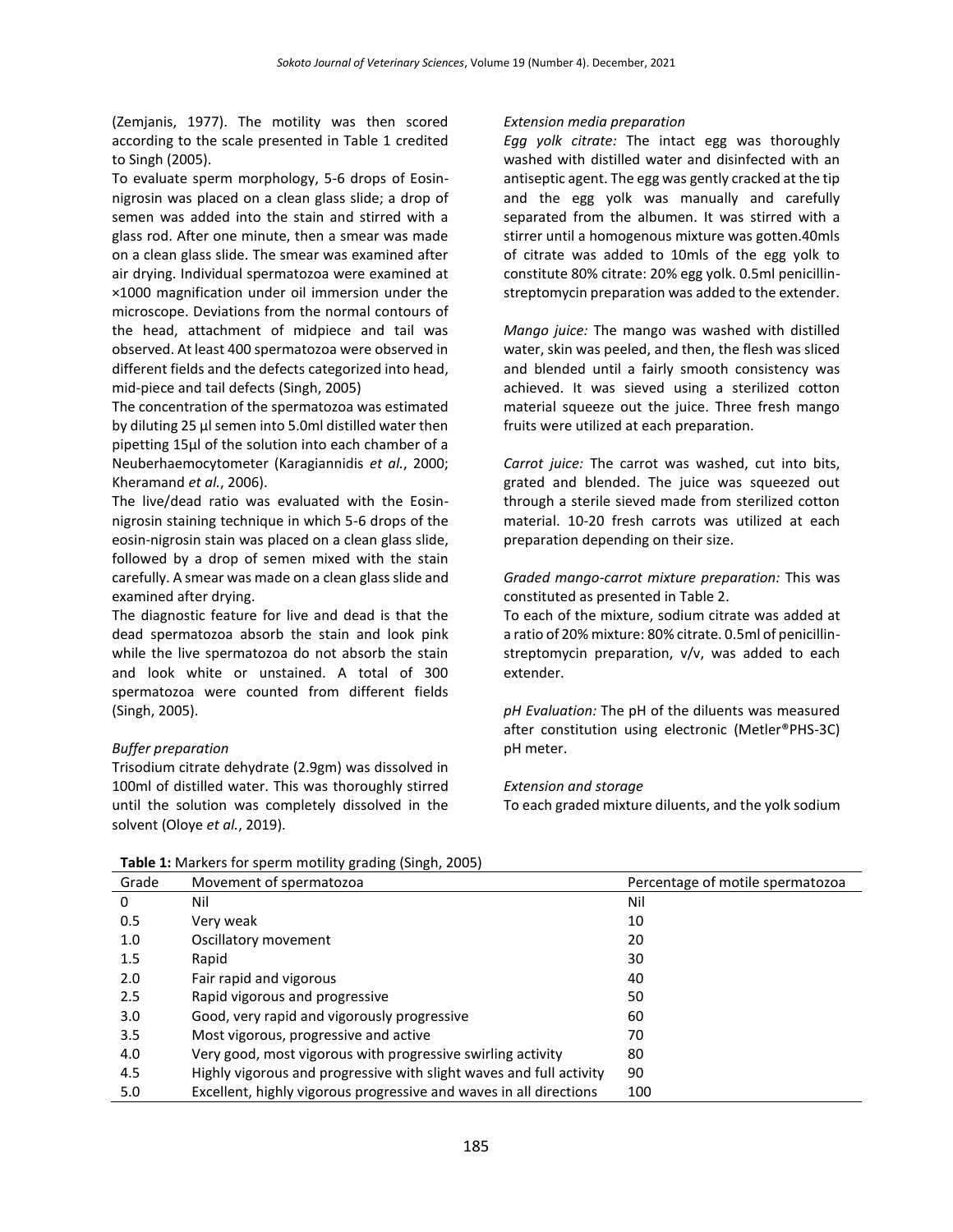citrate, fresh semen was added at a rate of 0.2ml of semen to 7.5 ml of diluents.

## *Extended semen evaluation*

A drop of extended semen was placed on a sterile slide. The slide was examined for sperm motility using method described by Zemjanis (1977). The evaluation was carried out at 0, 1, 2, 3, 4, 5, 6, 7, 8 and 24 hours of storage at room temperature.

#### *Statistical analysis*

Descriptive statistical analysis was used. Mean and standard error of the mean were calculated. Differences of mean was compared using one way Analysis of Variance (ANOVA). Tukey multiple comparison was used to separate significant mean scores at confidence level of 95%.

#### **Results**

The mean pH of the diluents: 100% Mango (M), 100% Carrot (C), 90%M10%C, 90%C10%M, 70%M30%, 30%M70%C, 50%M50%C, were 5.68±0.05, 6.39±0.06, 5.57±0.18, 6.40±0.14, 4.56±0.11, 5.39±0.05 and 5.80±0.05 respectively (Table 3). The mean ejaculate volume was 0.8±0.00ml. The semen colour observed was creamy. The mean pre-extended spermatozoa motility, percentage morphological abnormalities, concentration and percentage liveability were 94.5±4.5%, 7.0±2.83%, 0.3×10<sup>9</sup> spermatozoa/ml and 88.75±2.5% respectively (Table 4). The spermatozoal morphological abnormalities cut across the head, midpiece and tail of the spermatozoa (Table 5).

|                 | Table 2: Graded mango-carrot juice mixtures |               |
|-----------------|---------------------------------------------|---------------|
| <b>Diluents</b> | Mango inice%                                | Carrot inice% |

| <b>DINEIRS</b> | <b>INIGHTSO</b> JUILE 70 | Carrot Julie % |  |
|----------------|--------------------------|----------------|--|
|                | 10                       | 90             |  |
| 2              | 30                       | 70             |  |
| 3              | 50                       | 50             |  |
| 4              | 70                       | 30             |  |
|                | 90                       | 10             |  |
| 6              | 100                      | O              |  |
|                |                          | 100            |  |

#### **Table 3:** Mean pH values of Diluents (n=5)

| Diluents+ | 100%M     | 100%C     | 90%M 10%C       | 90%C 10%M       | 70%M 30%C | 70%C 30%M       | 50%M 50%C       |
|-----------|-----------|-----------|-----------------|-----------------|-----------|-----------------|-----------------|
| buffer    |           |           |                 |                 |           |                 |                 |
| рH        | 5.68±0.05 | 6.39±0.06 | $5.57 \pm 0.18$ | $6.40 \pm 0.14$ | 4.56±0.11 | $5.39 \pm 0.05$ | $5.80 \pm 0.05$ |

#### **Table 4:** Pre-extension spermatozoa characteristics (n=2)

| Sperm           | Sperm Motility | Sperm Concentration | Percentage Morphological | Percentage spermatozoa |
|-----------------|----------------|---------------------|--------------------------|------------------------|
| Characteristics | (96)           | (Sperm cell/ml)     | abnormalities            | liveability            |
| Mean±SD         | 94.5±4.5%.     | $0.3x10^{9}$        | 7.0±2.83%,               | 88.75±2.5%             |

#### **Table 5:** Mean pre-extended spermatozoa morphological abnormalities

|         | FT   | FH               | BT     | $C^{\mathsf{T}}$ | DwT       | AcD          | <b>MPB</b> | Total number of | <b>Total Abnormal</b> | Normal sperm        |
|---------|------|------------------|--------|------------------|-----------|--------------|------------|-----------------|-----------------------|---------------------|
|         |      |                  |        |                  |           |              |            | spermatozoa     | sperm cells           | cells               |
| Trial 1 |      | b                |        |                  |           |              |            | 100             | 9(9%)                 | 91(91%)             |
| Trial 2 |      |                  |        |                  |           |              |            | 100             | 5(5%)                 | 95(95%)             |
| Mean±SD | 2.5± | 3.5 <sub>±</sub> | $0.5+$ | 0.0 <sub>±</sub> | $0.0 \pm$ | $0.5 \pm 0.$ | $0.0 \pm$  | $100+0.0$       | $7.0 \pm 2.83$        | $93.0 \pm 2.83$     |
|         | 0.71 | 3.53             | 0.71   | 0.0              | 0.0       |              | 0.0        |                 | (7.0±2.83%)           | $(93.0 \pm 2.83\%)$ |

KEYS: FT: Free tail (Headless); FH: Free head (Tailess); BT: Bent tail; CT: Coiled tail; DwT: Dwarf tail; AcD: Acrosomal defects and MPB: Mid-piece Bent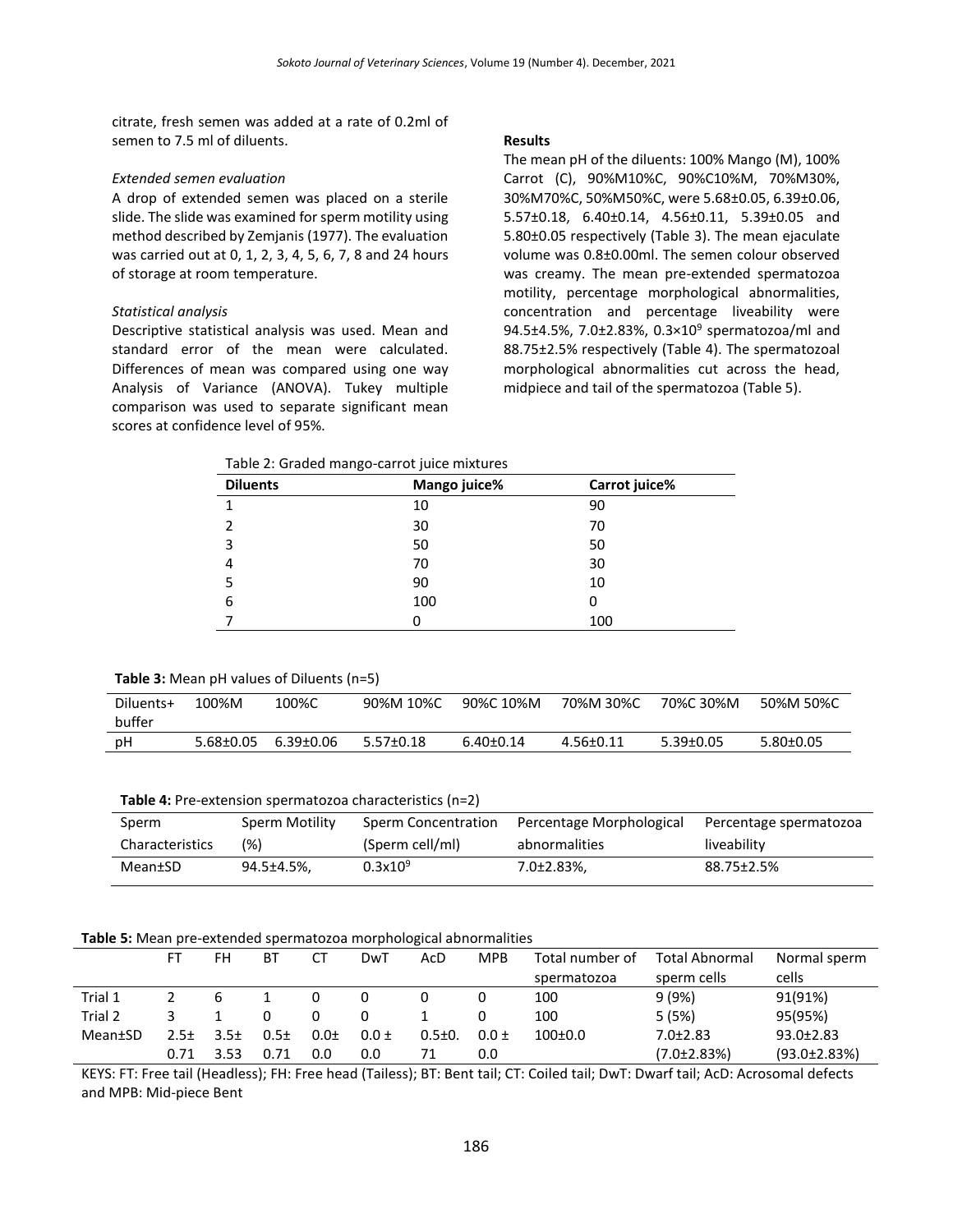At zero hour post extension, 30%M 70%C had a significantly lower motility score of 74±19. 17% compared to Egg yolk citrate (99.6±0.55%) which gave the highest score, 50%M 50%C (89±2.24%) and 100%C (94±2.24%) (p≤ 0.05).

At one hour post extension, motility score of 100%C group had reduced to 31±2.24% and was significant compared to EYC (98±1.20%), 30%M 70%C (61±2.24%), 50%M 50%C (89±2.24%), 70%M 30%C (51±2.24%), 90%M 10%C (83±2.74%), 90%C 10%M (49±2.24%) and 100%M (81±2.24%) at p≤ 0.05. The score of 100%C group further reduced at two hours post extension to 11±2.24% significantly when compared with EYC (95±1.79%), 30%M 70%C (68±5.70%), 70%M 30%C (50±3.54%), 50%M 50%C (88±2.74%), 100%M (50± 3.54%), 90%M 10%C (80±0.00%) and 90%C 10%M (50±3.54%) (p≤ 0.05.) At three hours post extension, 100%C motility score had become 0% compared to EYC (94±3.19%), 30%M

 $Table 6: Proving to a public of 1000/M 9000/M 100/C$ 

70%C (40±3.54%), 70%M 30%C (46±2.24%), 50%M 50%C (73±2.74%), 100%M (50± 3.54%), 90%M 10%C (45±0.00%) and 90%C 10%M (30±3.54%) (p≤ 0.05.)

At four hours post extension, EYC had the highest motility score (93±2.74%) followed by 90%M10%C (59±5.48) and both were significantly different from other diluents when compared with them. This trend repeated itself at five hours, six hours, seven hours and eight hours post extension.

At twenty-four hours post extension, EYC motility score had reduced to 31±2.24% and was significantly different from all other diluents, while 90%M10%C had a motility score of 9.6±1.01% that was significantly different compared with the other diluents except EYC.

Proximate analysis done for the best diluent combination (90%M10%C) and 100%M revealed 5.17±0.00% and 15.84±0.099% carbohydrate content respectively (Table 6).

|     | Table 6: Proximate analysis of 100%M 90%M 10%C |                 |             |             |                  |                   |                   |                  |                  |  |  |
|-----|------------------------------------------------|-----------------|-------------|-------------|------------------|-------------------|-------------------|------------------|------------------|--|--|
| S/n | <b>Diluent</b>                                 | <b>Trials</b>   | MC%         | Dry matter  | Ash%             | Fat%              | CF%               | CP%              | CHO <sub>%</sub> |  |  |
|     | 100%M                                          | 1 <sup>st</sup> | 75.47       | 24.53       | 1.93             | 1.40              | 0.09              | 5.25             | 15.91            |  |  |
|     |                                                | 2 <sub>nd</sub> | 75.45       | 24.55       | 1.99             | 1.42              | 0.10              | 5.27             | 15.77            |  |  |
|     |                                                | Mean            | 75.46±0.014 | 24.54±0.014 | $1.96 \pm 0.042$ | $1.41 + 0.014$    | $0.095 \pm 0.007$ | $5.26 \pm 0.014$ | 15.84±0.099      |  |  |
|     | 90%M10                                         | 1 <sup>st</sup> | 93.41       | 6.59        | 0.18             | 0.10              | 0.02              | 1.12             | 5.17             |  |  |
|     | %C                                             | 2 <sup>nd</sup> | 93.44       | 6.56        | 0.16             | 0.09              | 0.03              | 1.11             | 5.17             |  |  |
|     |                                                | Mean            | 93.43±0.021 | 6.575±0.021 | $0.17 \pm 0.014$ | $0.095 \pm 0.007$ | $0.025 \pm 0.007$ | 1.115±0.007      | $5.17 \pm 0.00$  |  |  |

150

100

50

0

**Keys:** MC: Moisture content; ASH: Ash content; FAT: Fat content; CF: Crude fiber; CP: Crude protein and CHO: Carbohydrate



The Figure 2: Motility means at one hour golic 10llam 70% m30% 10% m 50% c **90% m 10% of 10% of 10% of 10% of 10% of 10% of 10% of 10% of 10% of 10% of 10% of 10% of 10% of 10% of 10% of 10% of 10% of 10% of 10% of 10% of 10% of 10% of 10% of 10% of 10% of 10% of 10% of 10% of 10% of 10% of 10% o Legend:** Y axis- Means of zero hour and X axis- Diluents

EVC 1

**-**<br>Cogolom

**100°** olem

**Figure 1:** Motility means at zero hour **Legend:** Y axis- Means of zero hour and X axis- Diluents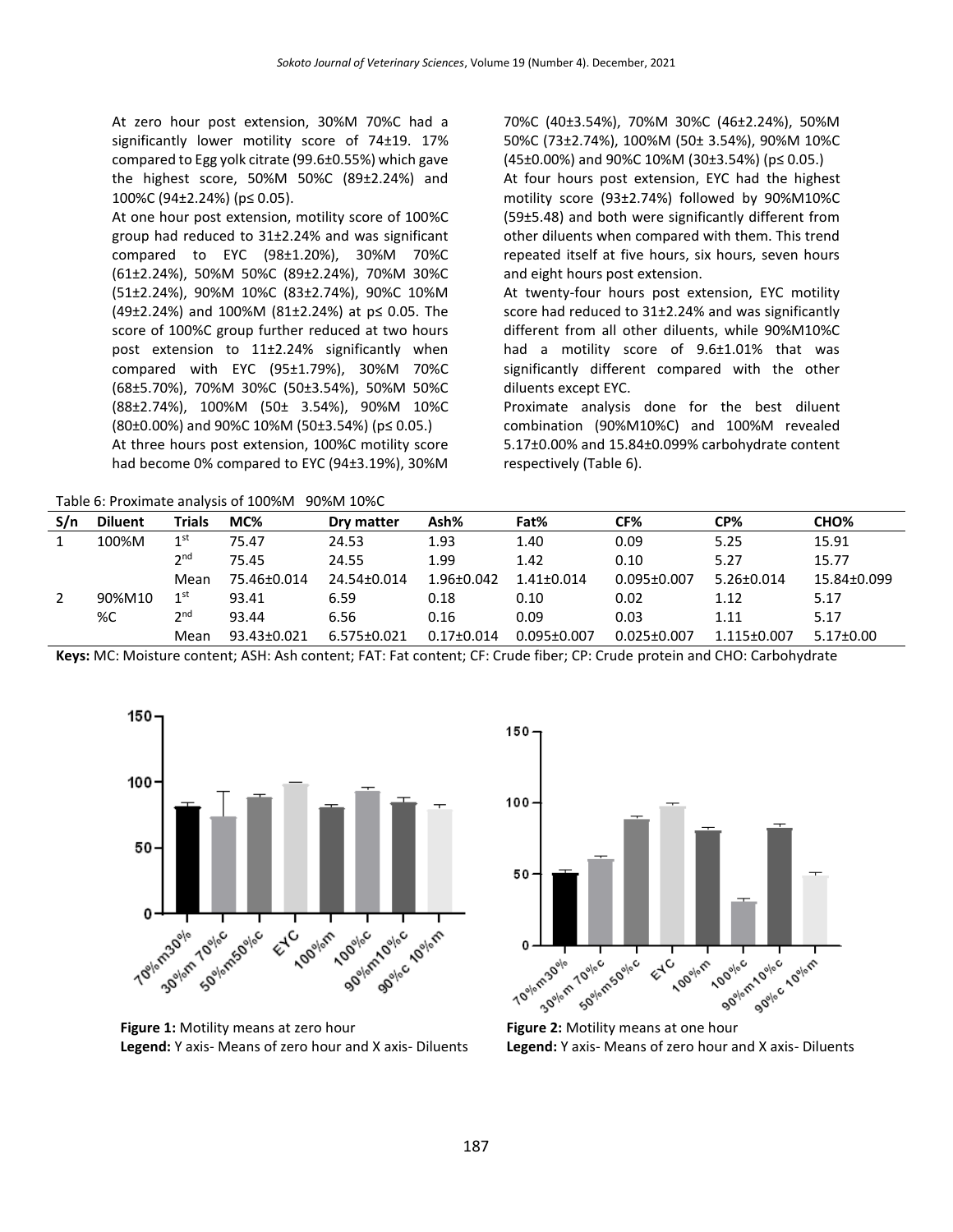

**Figure 5:** Motility means at four hours **Legend:** Y axis- Means of zero hour and X axis- Diluents



**Figure 3:** Motility means at two hours **Legend:** Y axis- Means of zero hour and X axis- Diluents



**Figure 8:** Motility means at seven hours **Legend:** Y axis- Means of zero hour and X axis- Diluents



**Figure 6:** Motility means at five hours **Legend:** Y axis- Means of zero hour and X axis- Diluents



**Legend:** Y axis- Means of zero hour and X axis- Diluents

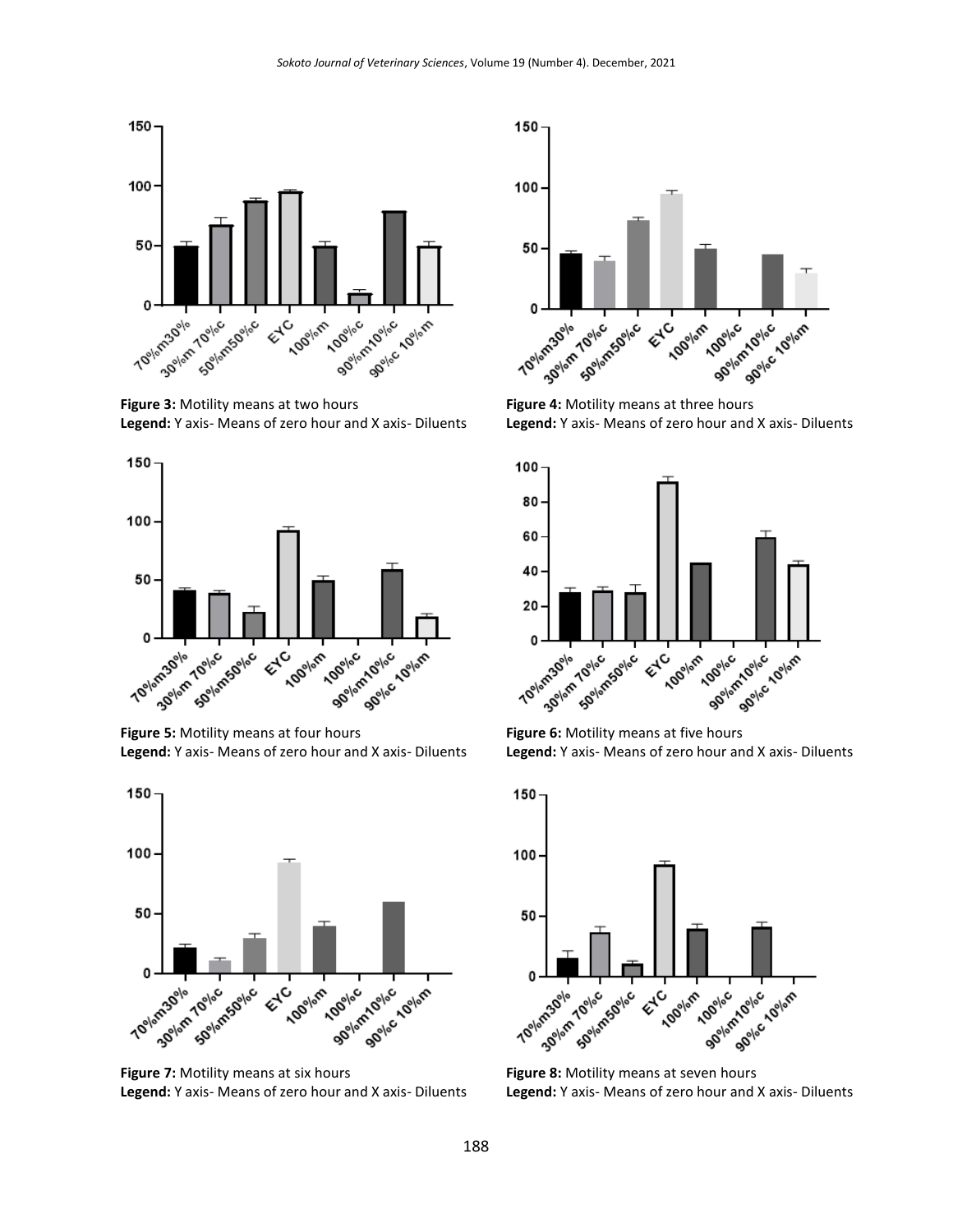

**Figure 9:** Motility means at eight hours **Legend:** Y axis- Means of zero hour and X axis- Diluents

#### **Discussion**

The mean ejaculate volume collected was 0.8ml and fell within the range of 0.3-1.0ml reported by Oyeyemi *et al.* (2009) for West African dwarf ram. The semen colour observed was creamy aligning with the finding of Oyeyemi *et al.* (2009). The pre-extended motility of the spermatozoa was 94.5±4.5% and higher than the value of 83% obtained by Hossian (2013). The mean pre-extended spermatozoa normality was 93±2% and was within the range reported by Robert & Walker (2007). At zero hour post extension, 100%C had a high motility score of 94±2.24% which could be attributed to carrot nutrient composition and their antioxidant properties. Also the pH of 100%C (6.39±0.06) was within the normal range for ram semen (5.9-7.3.; Singh, 2005). However, there was a drastic drop in motility of this diluent (100%C) from zero hour to one hour post extension (31±2.24%) and eventually to three hours post extension at which the score had become 0%. This drastic reduction might have arisen because of the rapid fermentation of carrot juice at room temperature thereby increasing the pH of the storage medium ultimately becoming spermicidal. At Four to Eight hours post extension, motility values of 100%M and 90%M 10%Cwere better compared with other graded diluents and fell within the range acceptable for successful artificial insemination in the ovine species (30%) (Robert & Walker, 2007). At these hours, 90%M10%C appeared better than 100%M probably because of the added value of beta carotene provided by 10% carrot as against its absence in 100% mango. Also, the fermentation of the 10% carrot



**Figure 10:** Motility means at nine hours **Legend:** Y axis- Means of zero hour and X axis- Diluents

could probably be insignificant to cause spermicidal effect in the diluents.

Egg yolk citrate shows good semen keeping quality above all the graded diluents from zero hour to 24 hours post extension as it sustained spermatozoa motility score well into 24 hours post extension (31±2.24%). The ability of the diluents; 100%M and 90%M10%C which had more mango to have motility scores comparable to egg yolk citrate up to the eight hour maybe due to its rich carbohydrate content as established from the proximate analysis done for 100%M and 90%M10%C. This carbohydrate serves as energy source enhancing spermatozoa survival (Sengupta *et al.*, 2020). Mango is also rich in antioxidants, vitamins minerals and phytonutrients which are important for sperm viability. The pHs of the two diluents were also consistent with the requirement (5.9-7.3) for spermatozoa survivability. However, non-measurement of pH of the diluents, post-semen extension, is a limitation of this study.

In conclusion, this study shows that a diluent combination of 90% mango 10% carrot and a diluent of 100% mango juice can sustain at room temperature, ram spermatozoa motility up to eight hours post extension, thus recommended for use as semen extenders for the preservation of semen within eight hours of post extension in this specie. However, storage at refrigerator temperature is recommended as this may present better storage compared to room temperature storage.

#### **Conflict of Interest**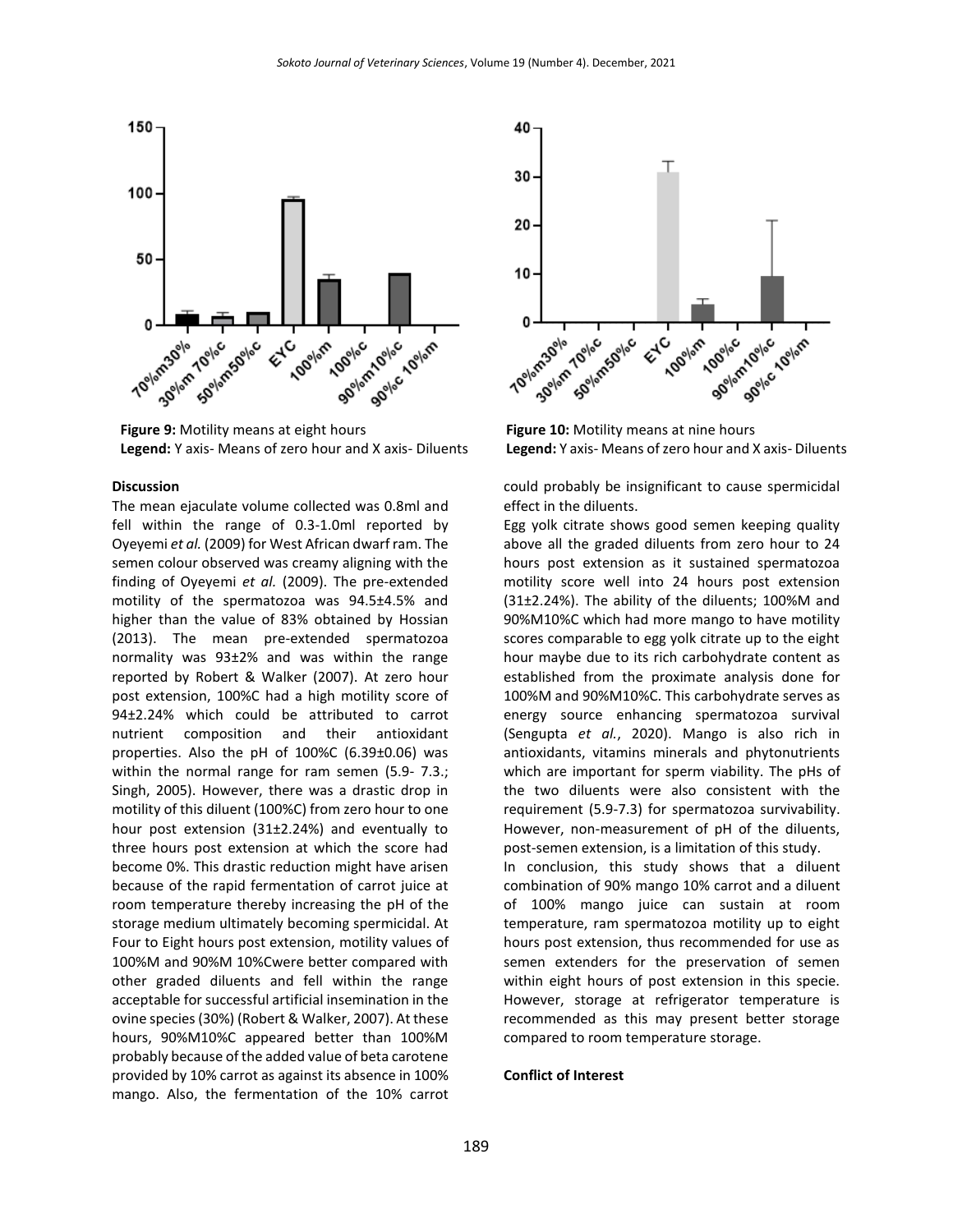The authors declare that there is no conflict of interest.

## **References**

- Akpa GN, Alphonsus C & Duru S (2006). The relationship between body growth parameters and testicular and horn development in yankasa rams. *PAT,* **2**(2): 56- 61.
- Aleisa, NA, (2013). Semen characteristics of fertile and subfertile men in a fertility clinic and correlation with age. *Journal of King Saud University-Science,* **25**(1): 63-71.
- da Silva Dias, JC (2014). Nutritional and health benefits of carrots and their seed extracts. *Food and Nutrition Sciences,* **5**(22): 2147.
- Dossa LH, Sangaré M, Buerkert A & Schlecht E (2015). Production objectives and breeding practices of urban goat and sheep keepers in West Africa: regional analysis and implications for the development of supportive breeding programs. *SpringerPlus*, **4**(1): 1-12.
- Ewuola EO & Odefemi TR (2019). Growth response, organ morphometry, sperm production and reserve in rabbit bucks administered carrot fruit extracts. *Nigerian Journal of Animal Production,* **46**(1): 30-36.
- Hossain RR (2013). Study of Quality of Native Ram: MVSc Thesis, Department of Surgery and Obstertrics, Faculty of Veterinary Science, Bangladesh Agricultural University Mymensingh.
- Karagiannidis A, Varsakeli S, Alexopoulos C & Amarantidis I (2000). Seasonal variation in semen characteristics of Chios and Friesian rams in Greece. *Small Ruminant Research,* **37**(1-2): 125-130.
- Katila T, Combes GB, Vamer DD & Blanchard, TL (1997). Comparison of three containers used for the transport of cooled stallion semen. *Theriogenology,* **48**(7): 1085-1092.
- Kheradmand A, Babaei H & Ali Batavani R (2006). Effect of improved diet on semen quality and scrotal circumference in the ram*. Veterinarskiarhiv,* **76**(4): 333-341.
- Kumar DA & Naqvi SMK (2010). Comparative semen evaluation of malpura and bharatmerion by computer aided sperm analysis technique under semi-arid tropical environment. *International Journal of Animal and Veterinary Advances,* **2**(1): 26-30.
- Kusum, M, Verma RC, Renu M, Jain HK & Deepak S (2018). A review: Chemical composition and utilization of egg. *International Journal of Chemical Studies,* **6**(3): 3186-3189.
- Loubser PG & Van Niekerk CH (1983). Seasonal changes in sexual activity and semen quality in the Angora ram. 2. Semen volume, quality and freezability. *South African Journal of Animal Science,* **13**(3): 161-163.
- Mukherjee SK & Litz RE (2009). Introduction: Botany and Importance. The Mango: Botany, Production and Uses, second edition, CABI, Wallingford, UK. Pp 1-18.
- Noakes DE & Parkinson TJ (2001). Arthur's Veterinary Reproduction and Obstetrics, eight edition. WB Sanders company, Philadelphia United States, Pp 739
- Nouri M, Khaki A, Azar FF & Rashidi MR (2009). The Protective effects of carrot seed extract on spermatogenesis and cauda epididymal sperm reserves in gentamicin treated rats. *Yakhteh Medical Journal,* **11**: 327-333.
- Ogbuewu IP (2008). Physiological Responses of Rabbits Fed Graded Levels of Neem (*Azadirachta indica* A Juss) Leaf Meal. MSc. Thesis, Department of Animal Science and Technology, Federal University of Technology, Owerri, Nigeria. Pp 1-200.
- Oloye AA, Omitoogun BA, Ajadi RA, Ola-Davies OE & Oyeyemi MO, (2019). Comparative survivability and fertility potentials of ovine spermatozoa stored in egg yolk citrate and mixed vegetative extender at room temperature. *Bulleting of Animal Health and Production in Africa,* **67**(4): 313-322
- Oloye AA, Oyeyemi MO, Ajala OO & Akusu MO (2008). Comparative study of fresh coconut milk and standard egg yolk-based semen extenders. *Tropical Veterinarian,* **26**(1&2): 7-13.
- Oyeyemi MO, Olukole SG, Taiwo B & Adeniji DA (2009). Motility and sperm viability in West African dwarf rams treated with *Euphorbia hirta*. *International Journal of Morphology,* **27**(2): 459-462.
- Robert SY & Walker RT (2007). Breeding Soundness Examination and Surgical Sterilization of the Ram *In*: *Current Therapy in Large Animal Theriogenology*, Second edition, Saunders Elsevier publisher, USA. Pp 620-628.
- Sengupta P, Durairajanayagam D & Agarwal A (2020). Fuel/Energy Sources of Spermatozoa. In: *Male Infertility*, Springer, Cham. Switzerland Pp 323-335.